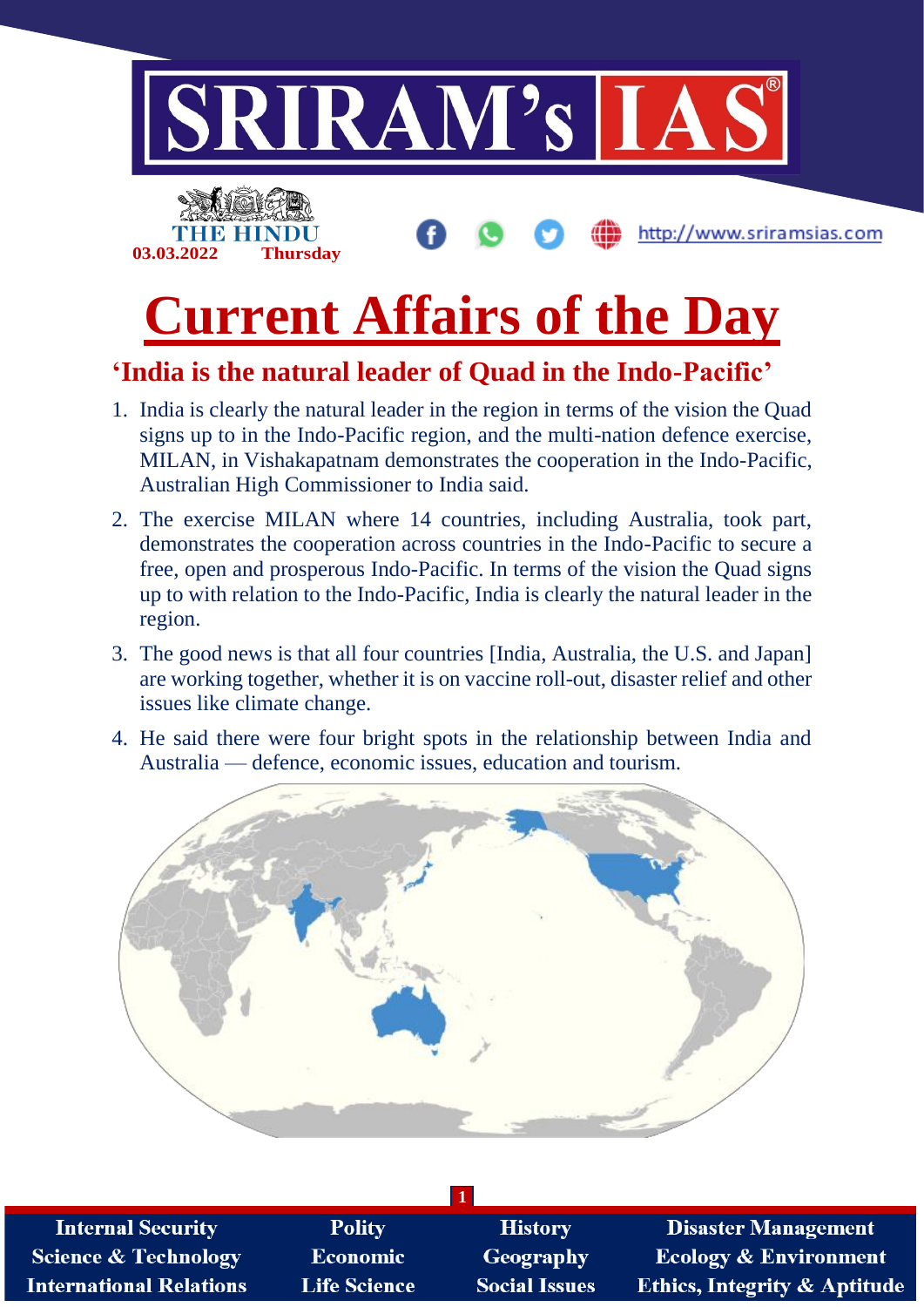



### **Charts that capture the persisting problem of patriarchy in India**

- Women have historically been discriminated against in India and the rest of the world. Therefore, the Indian Constitution not only prohibits gender discrimination, but it also allows the government to make special provisions for women.
- However, to solve what remains of the problem, it is important to understand what the problem looks like today.
- A survey of 29,999 Indian adults conducted between November 2019 and March 2020 by the Pew Research Center has tried to describe the problem.
- The results of the survey were released in a report titled "How Indians View Gender Roles in Families and Society".

## Indians don't think women are inferior, but still prefer men when it comes to employment

Around 80% Indians in the Pew survey agreed that it is very important for women to have the same rights as men. This view did not vary widely by gender. That Indians do not always view women as inferior to men is also reflected in their view of how they view women political leaders. Only 25% Indians think men are better political leaders than women, while 55% think gender makes no difference, and 14% think women are better political leaders.

These attitudes take a U-turn when it comes to employment opportunities. 80% Indians also think that men should have more rights to jobs than women when jobs are scarce. This is in line with trends in women's labour force participation rate (LFPR) or the share of their population that is working or<br>seeking work. A rise in unemployment rates has been accompanied with a sharp drop in women's LFPR but not in men's, according to employment surveys conducted by the National Statistical Office (NSO). The analysis of a private survey conducted by the Centre for Monitoring Indian Economy (CMIE) has shown similar results. In a paper titled "Dropping Out, Being Pushed Out or Can't Get in? Decoding<br>Declining Labour Force Participation of Indian Women", Deciming Labour Force Participation of Indian Women,<br>Ashwini Deshpande and Jitendra Singh, professor and PhD<br>Candidate respectively at the Department of Economics at Ashoka University, suggest that one of the reasons for women's falling LFPR could be men displacing women at work when job growth is slow. This is not simply a result of stigma associated with women's work, because a much larger proportion of women is present for shorter periods in the labour force than their LFPR for the major part of the year would suggest, the paper shows.

#### **How Indians view gender equality**



**Internal Security Science & Technology International Relations** 

**Polity Economic Life Science** 

**History** Geography **Social Issues** 

**2**

**Disaster Management Ecology & Environment** Ethics, Integrity & Aptitude

http://www.sriramsias.com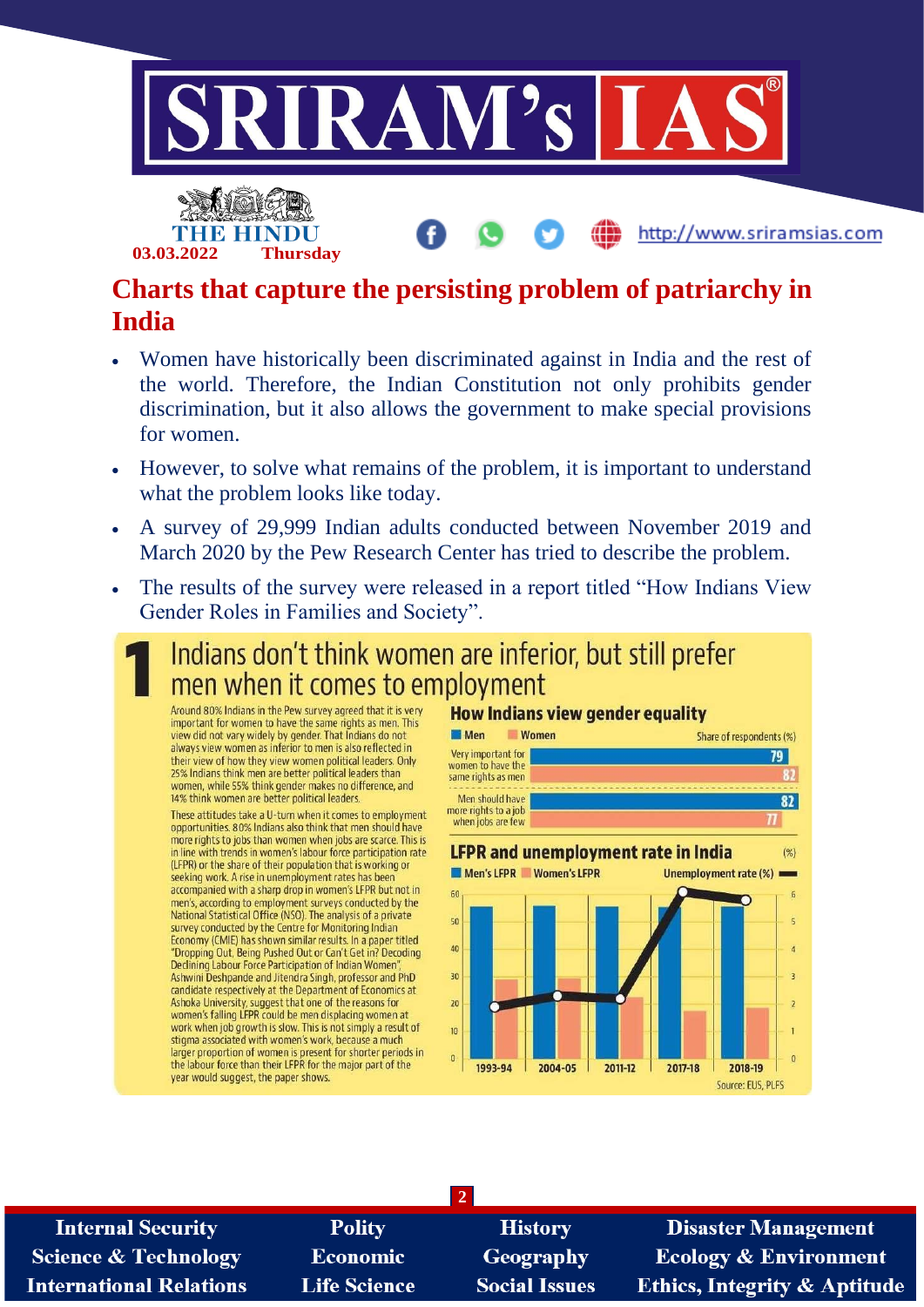

**Internal Security Science & Technology International Relations** 

**Polity Economic Life Science** 

**History** Geography **Social Issues** 

**Disaster Management Ecology & Environment Ethics, Integrity & Aptitude**